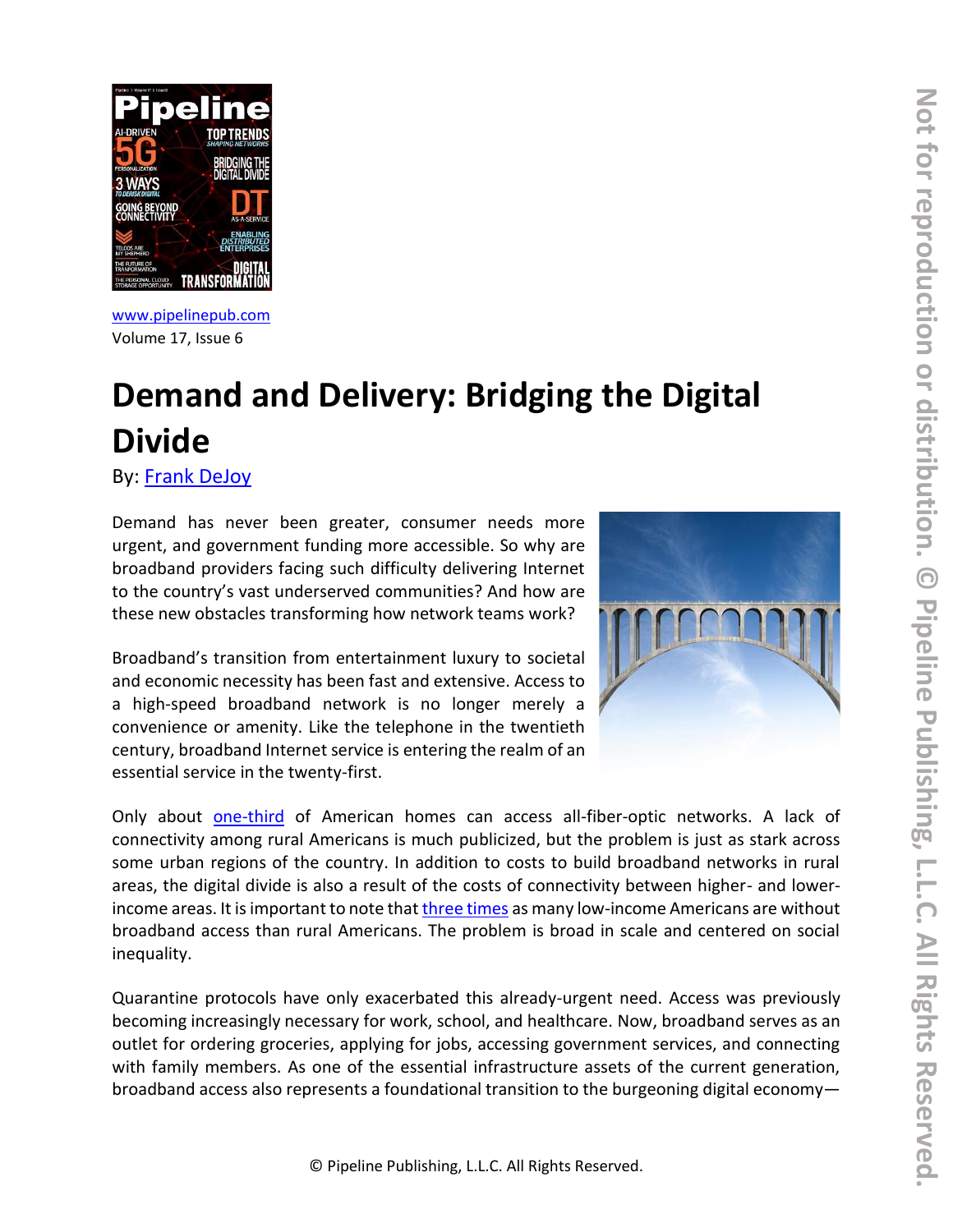a lifeblood of national economic development, international competitiveness, and industry innovation.

## **Solving the cost puzzle**

Demand is sky-high and time-sensitive. So, why are networks struggling to deliver? When it comes to last-mile options, there are many viable solutions available. From established solutions like DSL, DOCSIS, and fixed wireless to premium and emerging options such as fiber, 5G, WiFi 6 and satellite, there is no shortage of technology to match any unserved or underserved population. What's the challenge, if not delivery?

All of the above options rely on fiber as the backbone, and fiber delivery comes with complexity. Cost-to-serve is a primary challenge in expanding broadband access. Unfortunately, from the perspective of service providers, there often isn't enough population to justify an investment in rural areas, and the decision merely becomes economic.

In an attempt to provide equitable Internet access to all communities, there has been an injection of federal-level, high-cost support incentives such as the Federal Communications Commission (FCC)'s Rural Digital Opportunity Fund (RDOF), Connect America Fund (CAF), and the USDA's ReConnect Program, to name a few. Most recently, RDOF is set to distribute \$20.4 billion in network infrastructure stimulus. And this is just national-level funding. There are also [a](https://www.ntia.doc.gov/category/grants) myriad of state-level funds, private awards, and local grants. With considerable stimulus already in play, this may just be the beginning as the FCC seeks to leverage private-sector investment to build the country's networks. President Joe Biden has already earmarked an additional [\\$20 billion](https://www.cnet.com/news/biden-beats-trump-heres-what-it-means-for-tech/) for expanding broadband infrastructure. The plan includes tripling the funding toward Community Connect broadband grants and restructuring the Lifeline program for Internet and phone subsidies.

## **Tools for the job**

Peak demand and unprecedented funds drive the charge to build high-quality networks quickly, but network operators must adapt to stringent new compliance standards—and many are not ready. The funding source determines the parameters within which the networks must be delivered, and traditional construction approaches will be challenged to keep pace with the stringent new guidelines. Such compliance requirements have become an unlikely new obstacle to solving the digital divide. To maximize successful buildouts, network providers must turn to adopting the most efficient approaches and technology to aid them.

FCC funding programs have performance benchmarks for bandwidth and latency, location prioritization based on census blocks, and project build milestones to meet. Some of the standards are aggressive. For instance, the soon-to-commence RDOF program requires a 40 percent completion rate by the end of a project's third year, regardless of weather, permitting delays, labor shortages, mapping issues, or material availability. Non-compliance results in an escalating series of penalties.